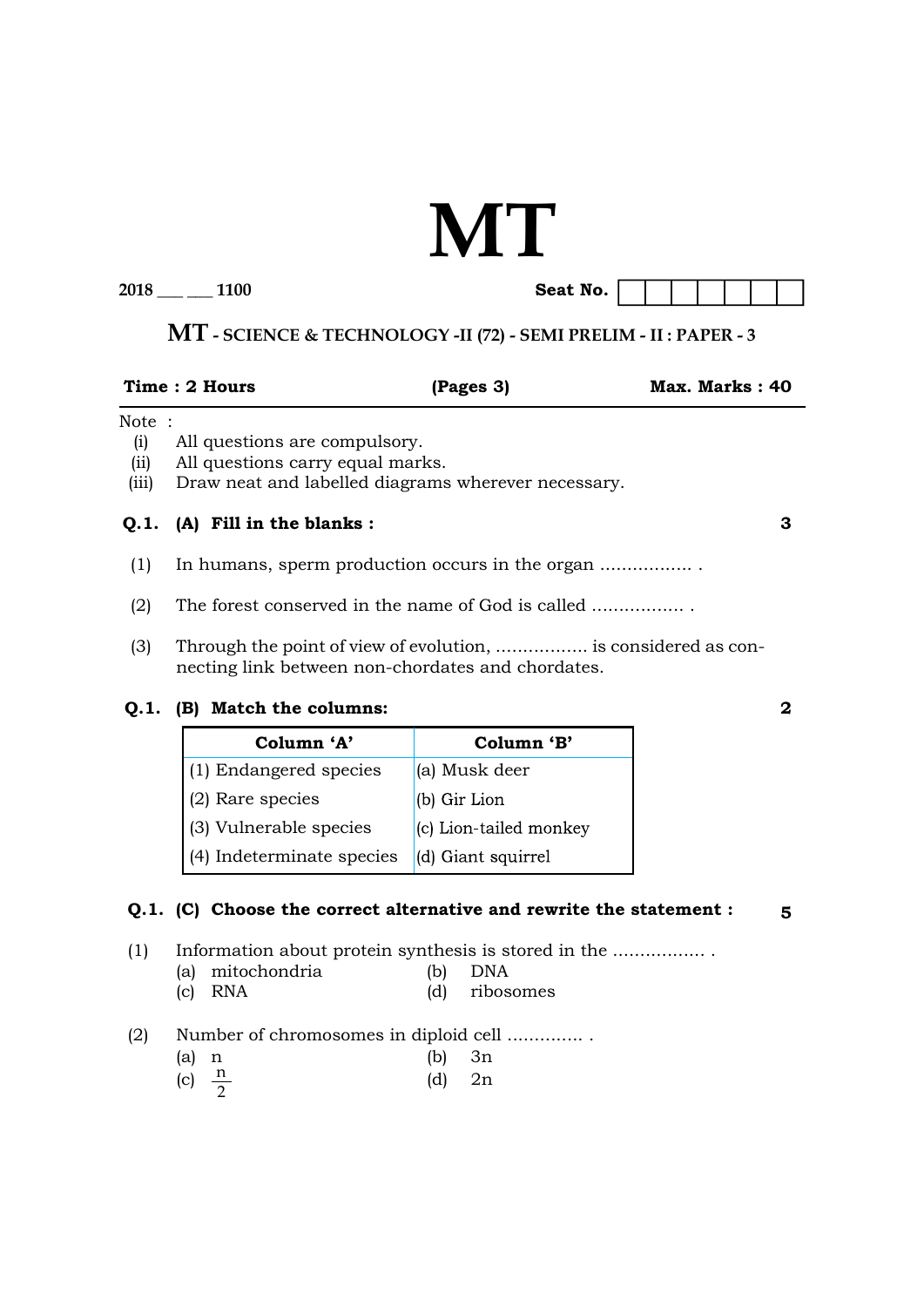- (3) .............. has been established in 2010 for effective implementation of environment related laws.
	- (a) Forest Conservation Act
	- (b) Wild life protection Act
	- (c) Environmental conservation Act
	- (d) Indian Forest Act

### (4) Which of the following animals can regenerate it's broken body part?

- (a) Cockroach (b) Frog
- (c) Sparrow (d) Star fish
- (5) In ..............., the fertilization is external.
	- (a) Frog (b) Bat
	- (c) Snake (d) Parrot

#### **Q.2. Answer the following questions : (Any Five)**

**10**

- (1) Give reason : Geographical and reproductive isolation leads to speciation.
- (2) Explain glycolysis in detail.
- (3) Distinguish between: Asexual reproduction and Sexual reproduction.
- (4) Draw a neat and labelled diagram for the Human male reproductive system.
- (5) What are the meanings of following symbols? Write your role accordingly?





(6) Write the characteristic of Phylum Coelenterata (Cnidaria).